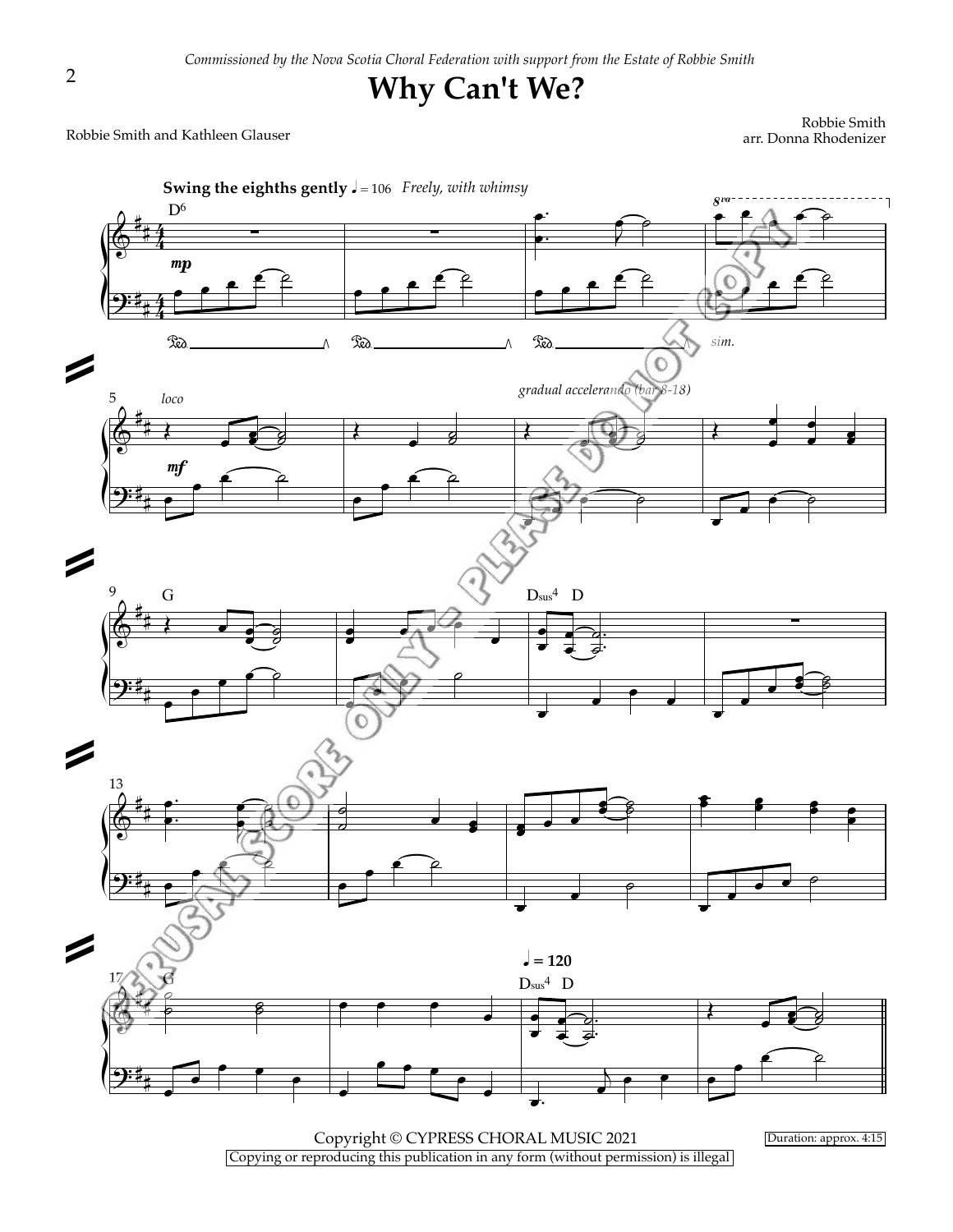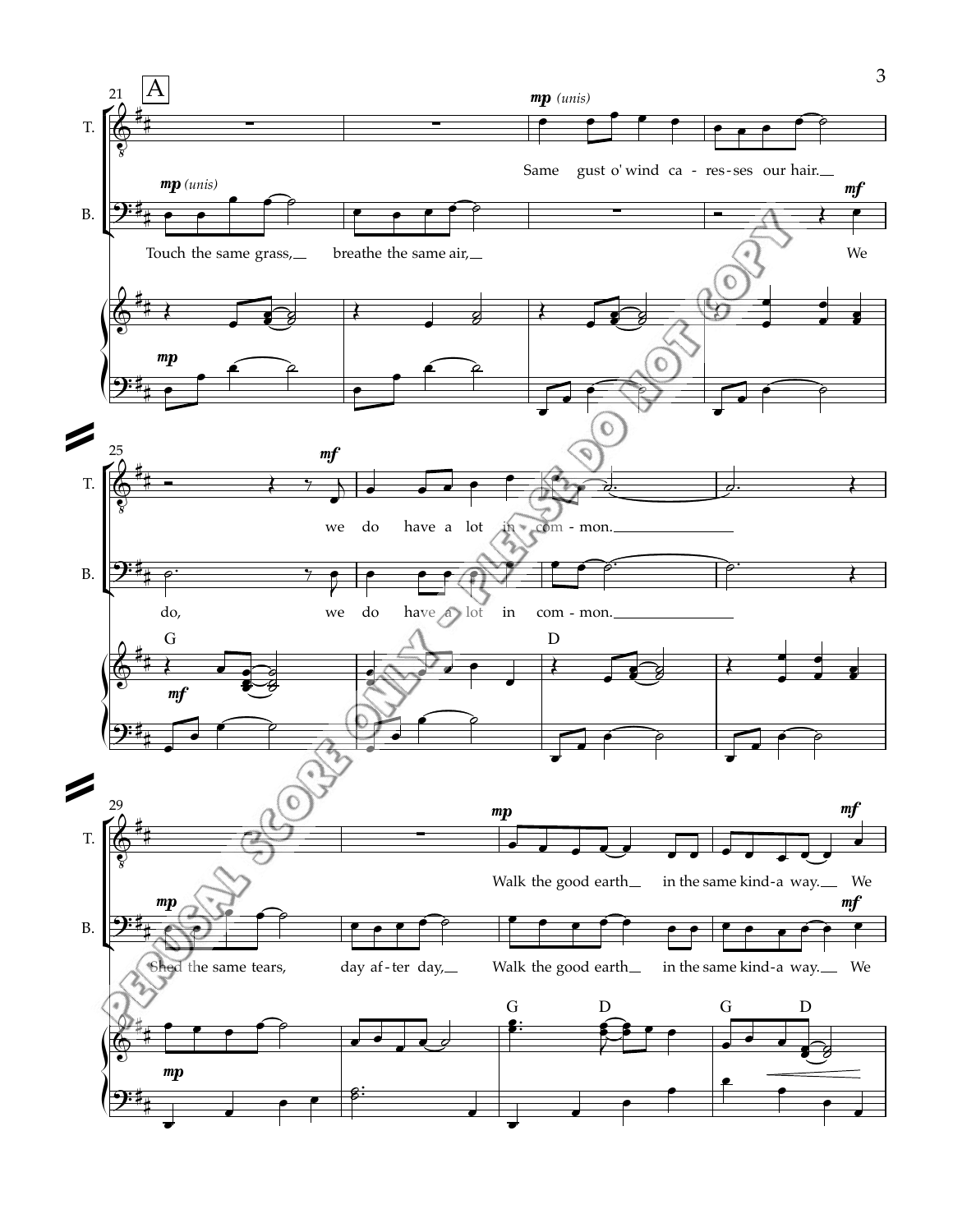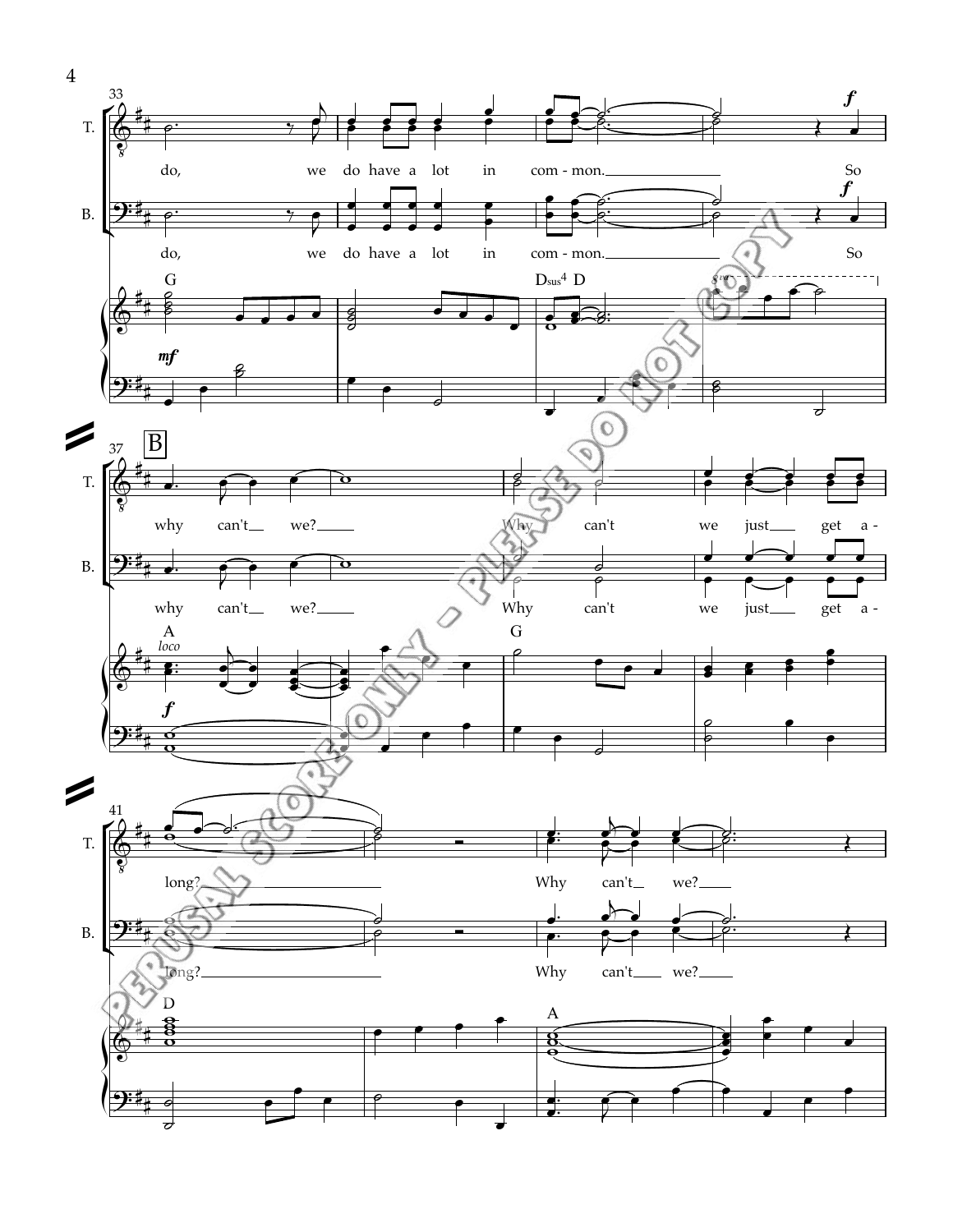

5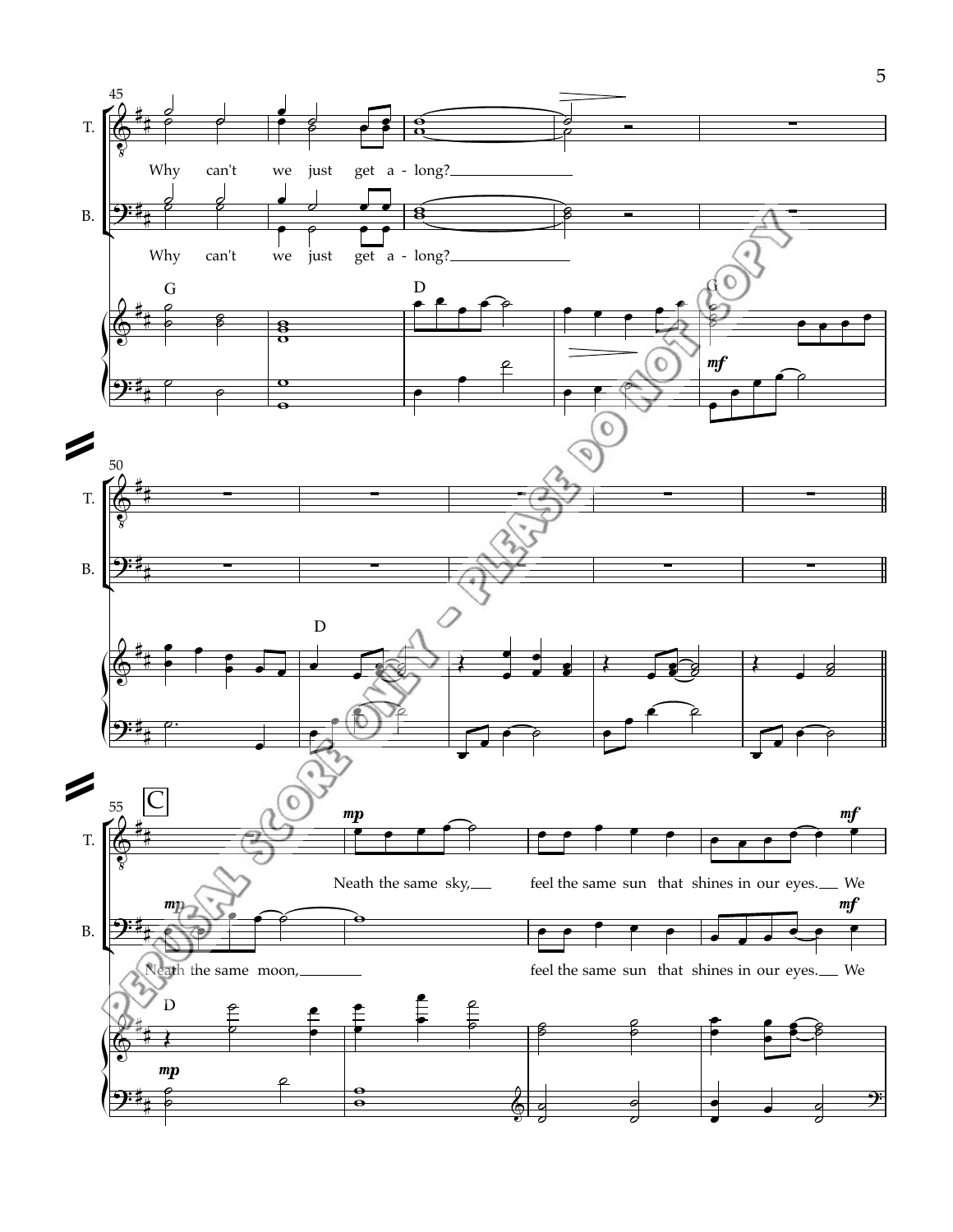![](_page_4_Figure_0.jpeg)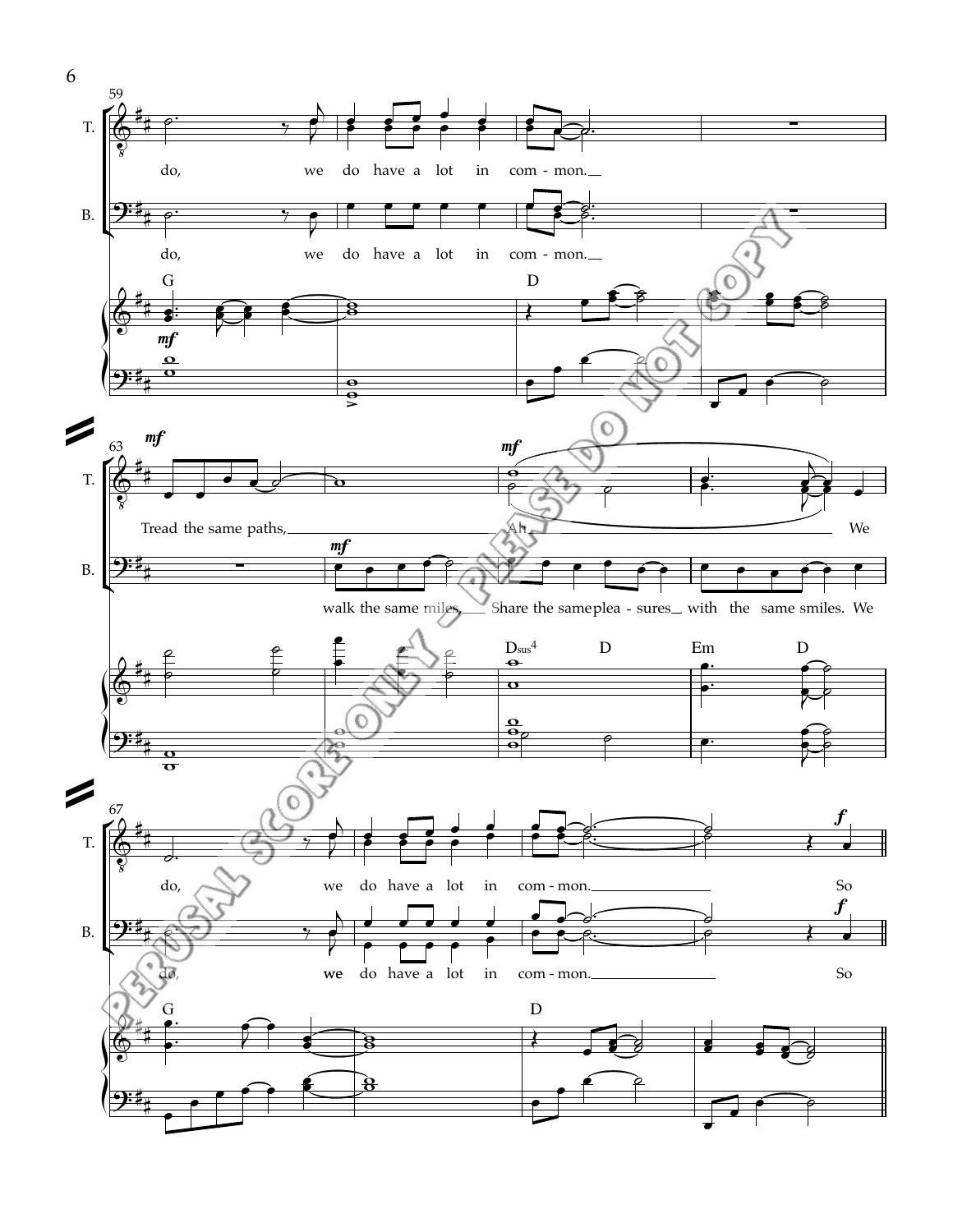![](_page_5_Figure_0.jpeg)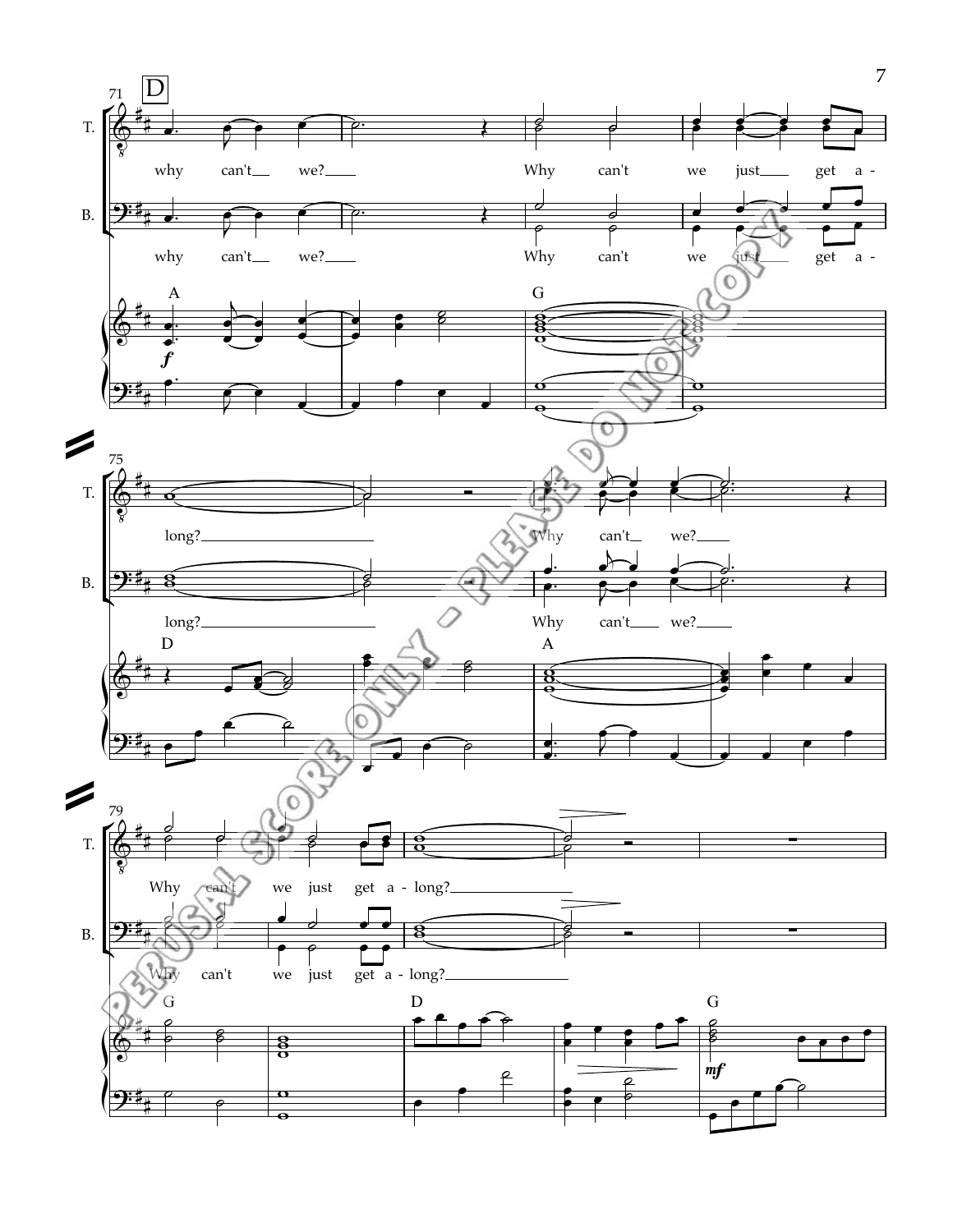![](_page_6_Figure_0.jpeg)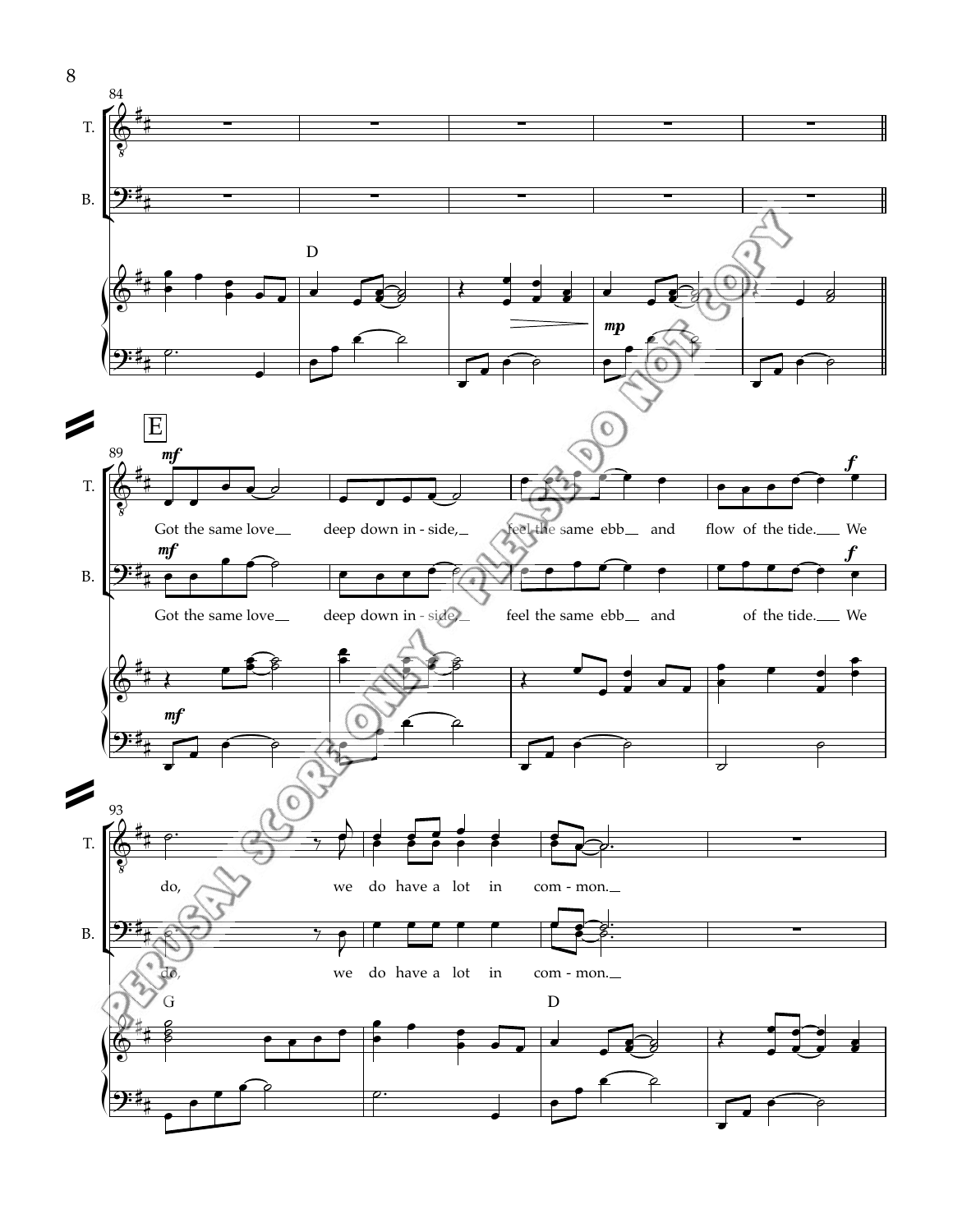![](_page_7_Figure_0.jpeg)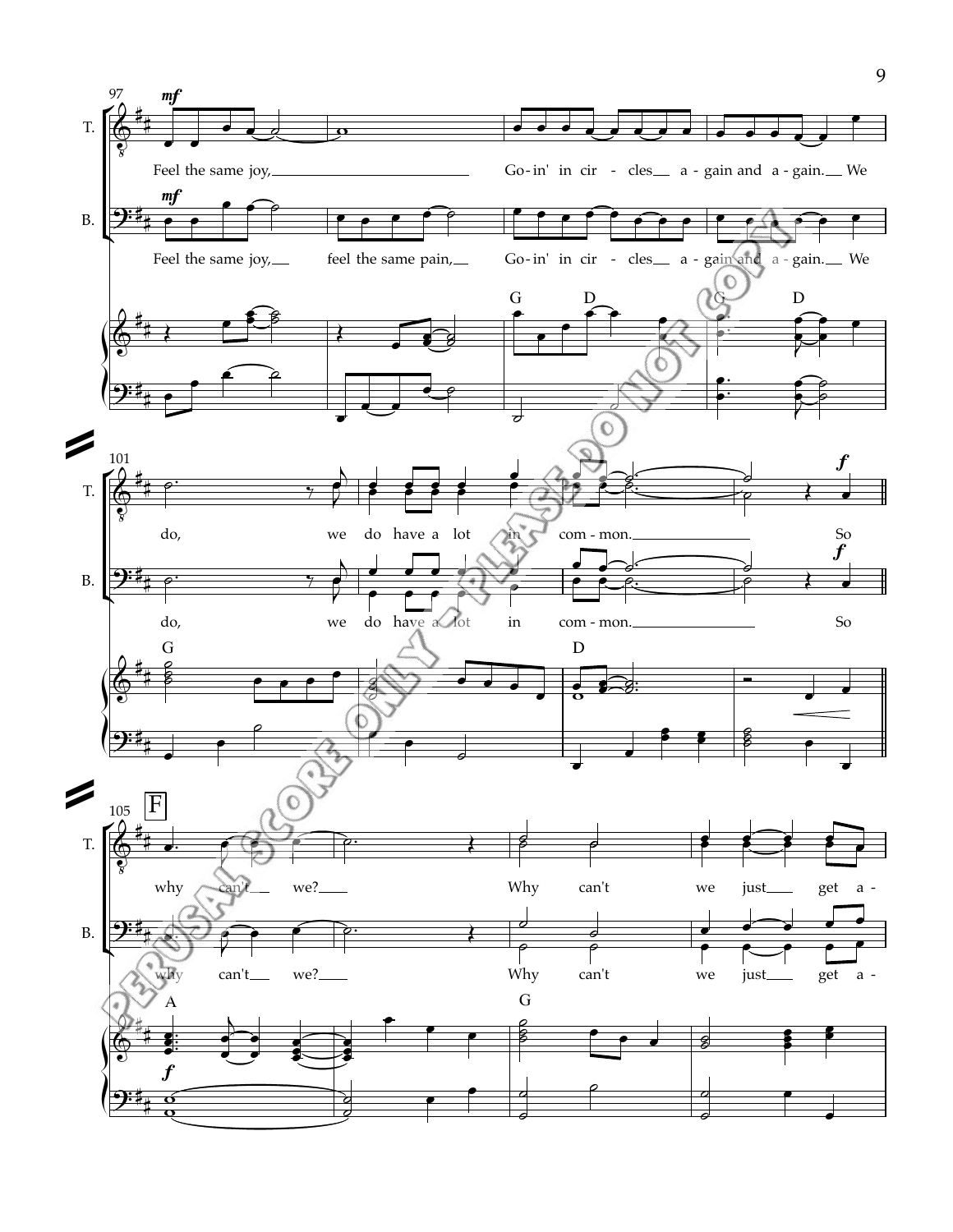![](_page_8_Figure_0.jpeg)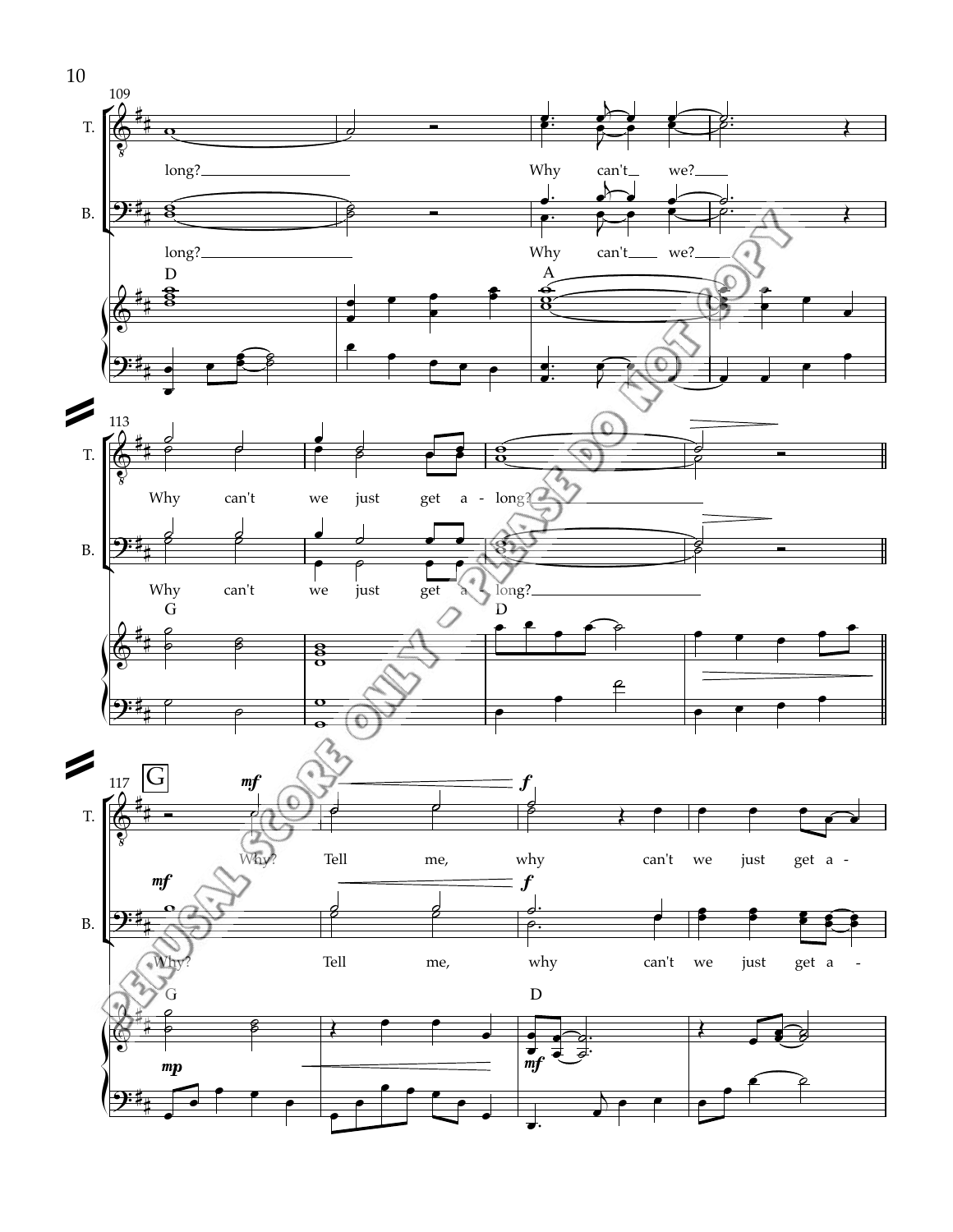![](_page_9_Figure_0.jpeg)